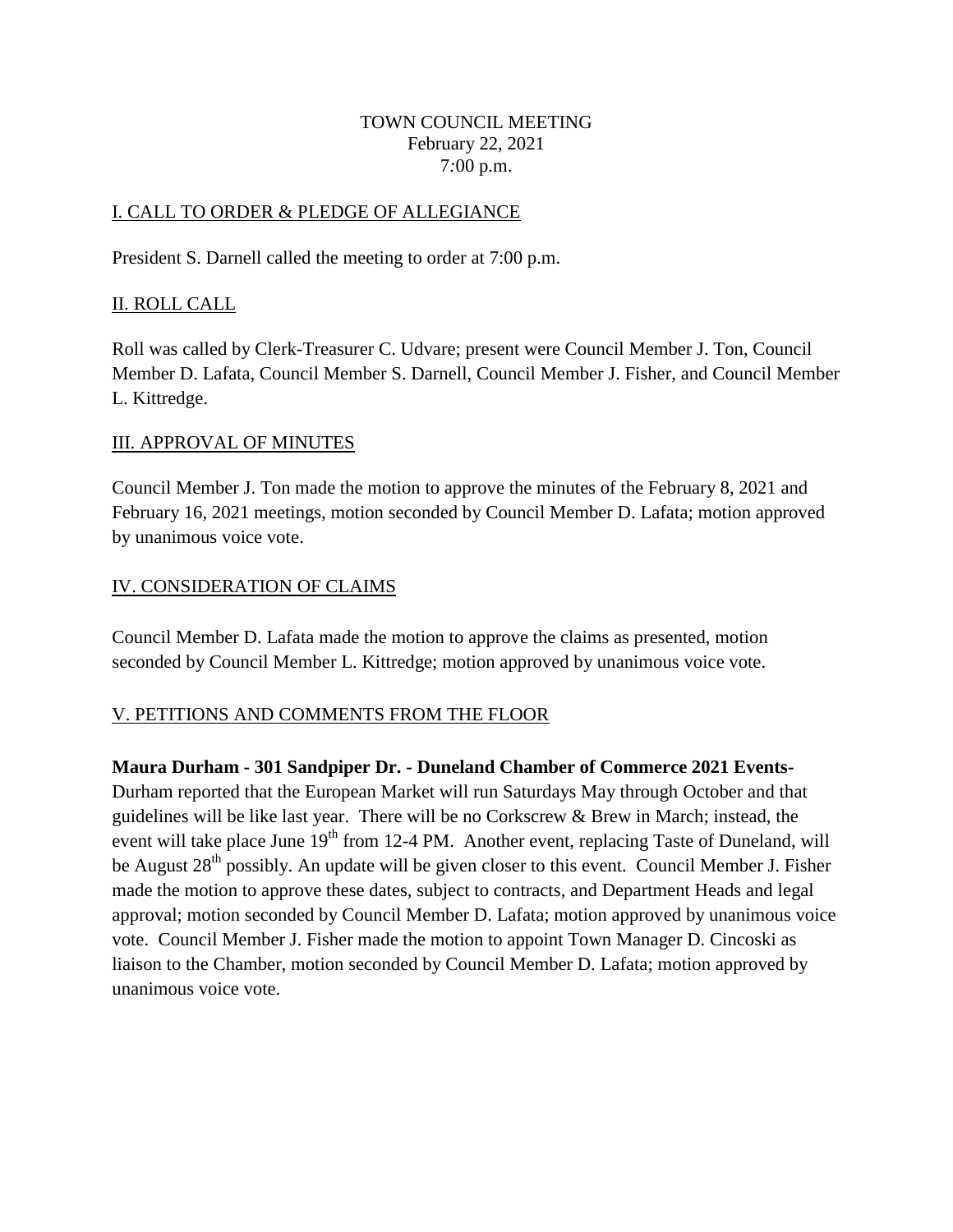## VI. REPORTS FROM OFFICIALS & DEPARTMENT HEADS

**A. Police**—**CEDIT REQUEST-** Council Member J. Ton discussed a CEDIT funding request involving a 5-year agreement for body & dashboard camera service payments. The agreement requires a payment due on March  $1<sup>st</sup>$  for \$39,100. Council Member J. Ton made the motion to approve the CEDIT request/agreement, motion seconded by Council Member J. Fisher; motion approved by unanimous voice vote. Council Member Ton informed the other council members, that a revision of fees for camera footage will be provided by legal at the next meeting. Council President S. Darnell reported that the Police Commission has accepted the resignation of Interim Police Chief Nick Brown. The Police Commission is opening the search for a new Police Chief. Council Member D. Lafata made the motion to add the item of appointing Robert Byrd as Interim Police Chief to the agenda, motion seconded by Council Member L. Kittredge; motion approved by unanimous voice vote. Council Member L. Kittredge made the motion to approve an employment agreement for 60 days (with a 30-day extension if needed) with Robert Byrd, motion seconded by Council Member J. Ton; motion approved by unanimous voice vote. Council Member J. Ton made the motion to add making an agreement with George Nelson to conduct an internal investigation regarding certain matters in the Police Department to the agenda, motion seconded by Council Member J. Fisher; motion approved by unanimous voice vote. Council Member J. Ton made the motion to approve the agreement with George Nelson, motion seconded by Council Member D. Lafata; motion approved by unanimous voice vote. The Council also accepted Interim Assistant Police Chief Dan Rocha's resignation. Bob Byrd introduced himself and gave background on his experience and commented that he looked forward to working for the Chesterton Police Department.

**B. Fire –**Interim Fire Chief E. Camel reported that IPEP grant supplies have been coming in. **C. Clerk Treasurer** – **Outstanding Checks-** Clerk Treasurer C. Udvare discussed outstanding checks and provided this list to the Council for review.

**D. Streets, Sanitation, & Central Service –Bid Recommendation for Community Crossing Grant-** Street Commissioner J. Schnadenberg commended his staff for a job well done with recent snow maintenance. Commissioner Schnadenberg recommended going with Reith Reilly's bid of \$156,902, the lowest bid, for the community crossing paving. Council Member D. Lafata made the motion to accept the Reith Reilly bid recommendation, motion seconded by Council Member L. Kittredge; motion approved by unanimous roll call vote.

**E. Engineering**—Town Engineer M. O'Dell reported that A&R is working on replacing 300 ft. sections of pipeline behind the Abbiocco restaurant in March. They are making sure this doesn't affect Coffee Creek. This will be a 3–4-month long process.

**F. Building** —Building Commissioner M. O'Dell said 5 temporary occupancies have been granted in the Springdale subdivision this winter.

**G. Parks –**Superintendent S. Griffin reported that the Park Board approved the artificial Christmas tree purchase for Thomas Centennial Park. Also, the Park Board has picked the scoring committee for the Coffee Creek revitalization project.

**H. Attorney**—NO REPORT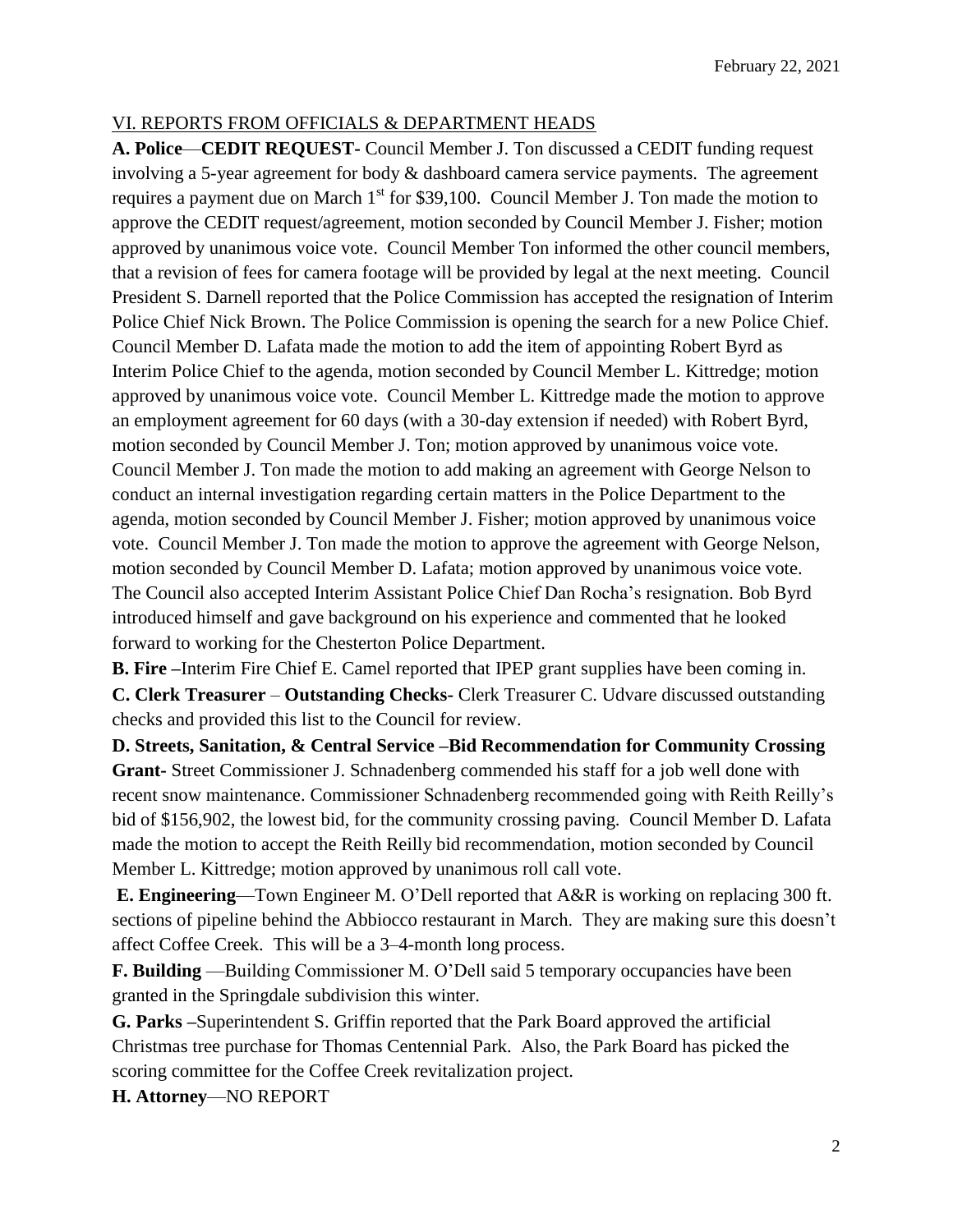# **I. Utilities**—NO REPORT

**J. Town Manager**—Town Manager D. Cincoski commented that Kevin Nevers has been doing a nice job with the Town's Facebook page.

## VII. PUBLIC HEARINGS, BID OPENINGS, & REMONSTRANCES

**Public Hearing- Vacate a Portion of Public Way- Northeast Corner of Sand Creek Dr. South and CR 1100 North-** Council President S. Darnell opened the public hearing. Katie Kopf spoke on behalf of petitioners, Todd & Laura Elliott, who want to build on 66 in Sand Creek that has an unused drainage easement. There were no comments in favor or in opposition to the petition in person or on Facebook. The public hearing was closed. Council Member J. Ton made the motion to add the ordinance for the vacation of the public way to the agenda, motion seconded by Council Member J. Fisher; motion approved by unanimous voice vote.

**Bid Opening for Fire Truck-** Hoosier Fire Equipment Inc. from Greenfield, IN gave a bid of \$604,863. Sutphen from Dublin, OH gave a bid of \$559,895. Rosenbauer gave a bid of \$679,958. KME Group from St. John, IN gave a bid of \$488, 684. Council Member J. Fisher made the motion to take these bids under advisement, motion seconded by Council Member J. Ton; motion approved by unanimous voice vote.

#### VIII. ORDINANCES AND/OR RESOLUTIONS

#### **Ordinance 2021-04 – Amending Town Code - Change Mandatory Retirement Age-**

Attorney C. Parkinson presented this ordinance regarding changing the mandatory retirement age from 65 to 72. Council Member J. Ton made the motion to place the ordinance on the agenda, motion seconded by Member L. Kittredge; motion approved by unanimous voice vote. Council Member D. Lafata made the motion to approve the ordinance on  $1<sup>st</sup>$  reading, motion seconded by L. Kittredge; motion approved by unanimous voice vote. Council Member J. Ton made the motion to suspend the rules, motion seconded by Council Member L. Kittredge; motion approved by unanimous voice vote. Council Member J. Ton made the motion to approve the ordinance on 2<sup>nd</sup> reading, motion seconded by Council Member J. Fisher; motion approved by unanimous voice vote.

**Ordinance 2021-05- Vacation of a Public Way- Northeast Corner of Sand Creek Dr. South (Lot 66)-Todd & Laura Elliott-**Council Member D. Lafata made the motion to approve the ordinance on 1<sup>st</sup> reading, motion seconded Council Member J. Fisher; motion approved by unanimous voice vote. Council Member J. Ton made the motion to suspend the rules, motion seconded by Council Member D. Lafata; motion approved by unanimous voice vote. Council Member J. Fisher made the motion to approve the ordinance on  $2<sup>nd</sup>$  reading, motion seconded by Council Member J. Ton; motion approved by unanimous voice vote.